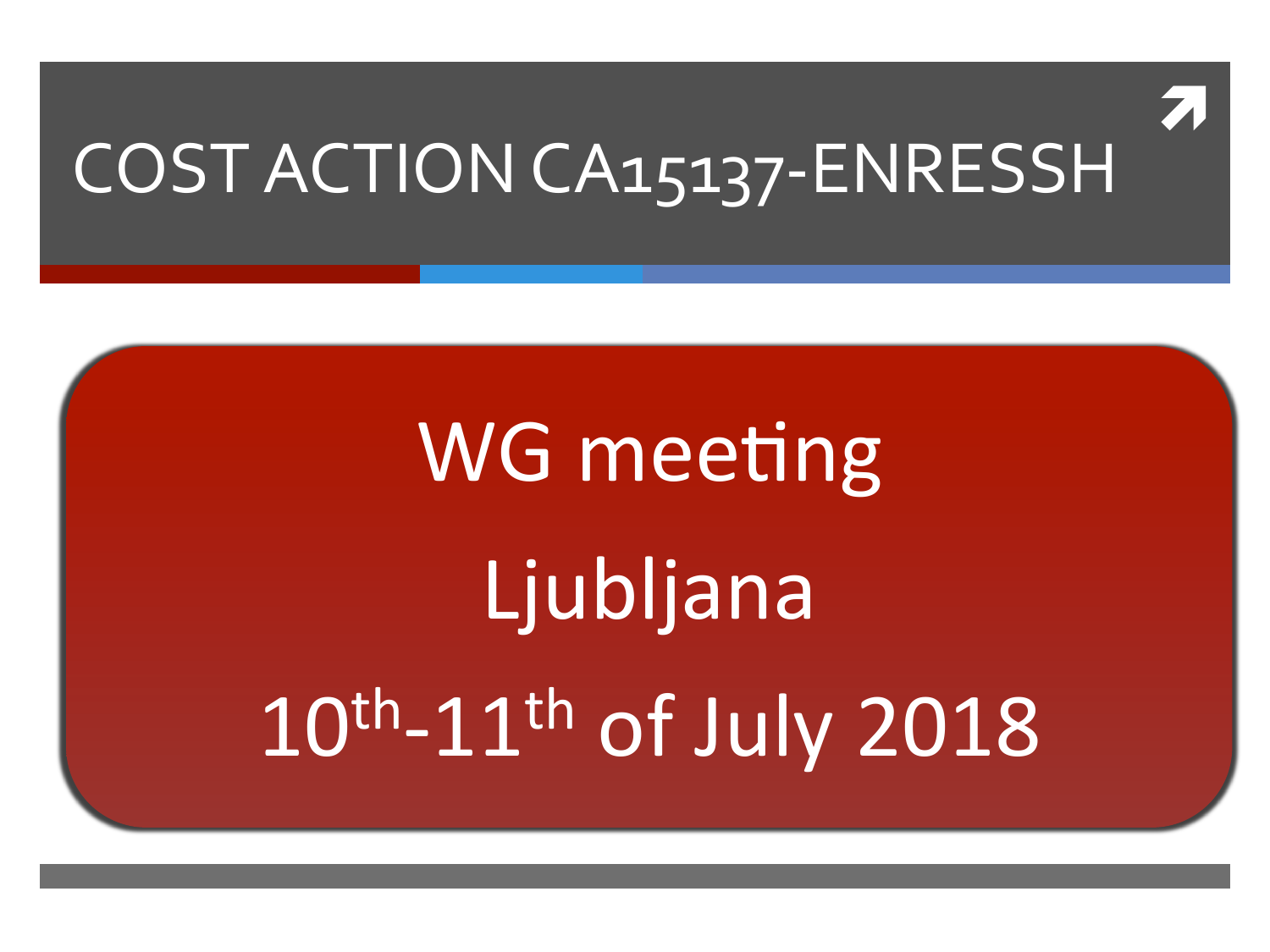#### Summary

- Update about the Action  $\overline{\phantom{a}}$
- Presentation of the Agenda by WG leaders  $\overline{\mathcal{A}}$
- Introduction of new participants  $\overline{\mathbf{z}}$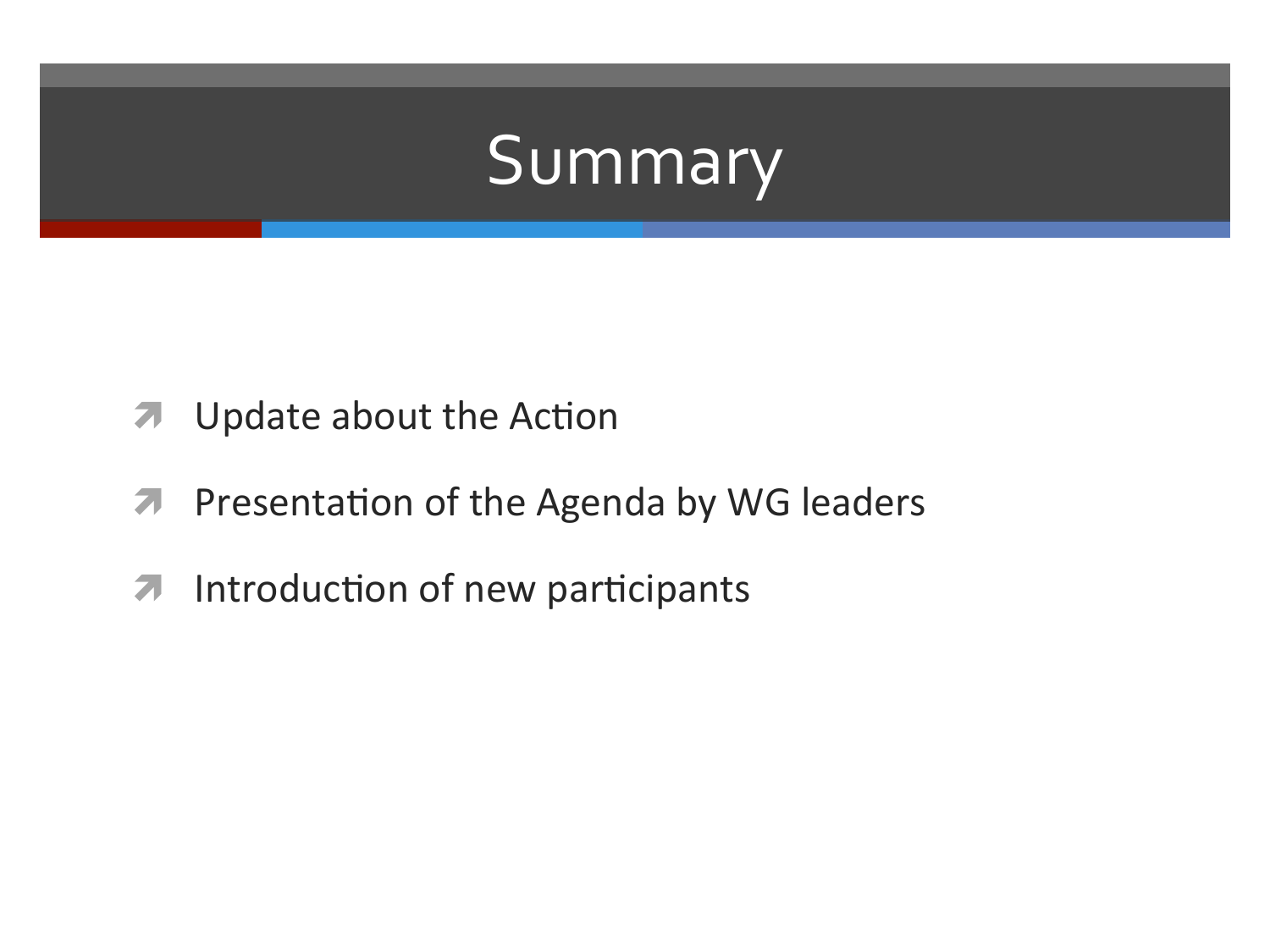- $\overline{\phantom{a}}$ Evaluation report at mid-term sent on the 01.05.2018; no feedback (yet)
- $\overline{\phantom{a}}$ On track with all activities, all deliverables due to date produced, bar one
- Scientific objective 1 "to improve the understanding of how SSH  $\overline{\phantom{a}}$ fields generate knowledge":
- Gathering information on projects and papers dedicated to SSH research analysis and evaluation > bibliography
- Scholars' visions of quality, conceptualising research evaluation from scholars' perspective > reports from STSMs, working papers
- Analysis of scholars' output > report on databases, research papers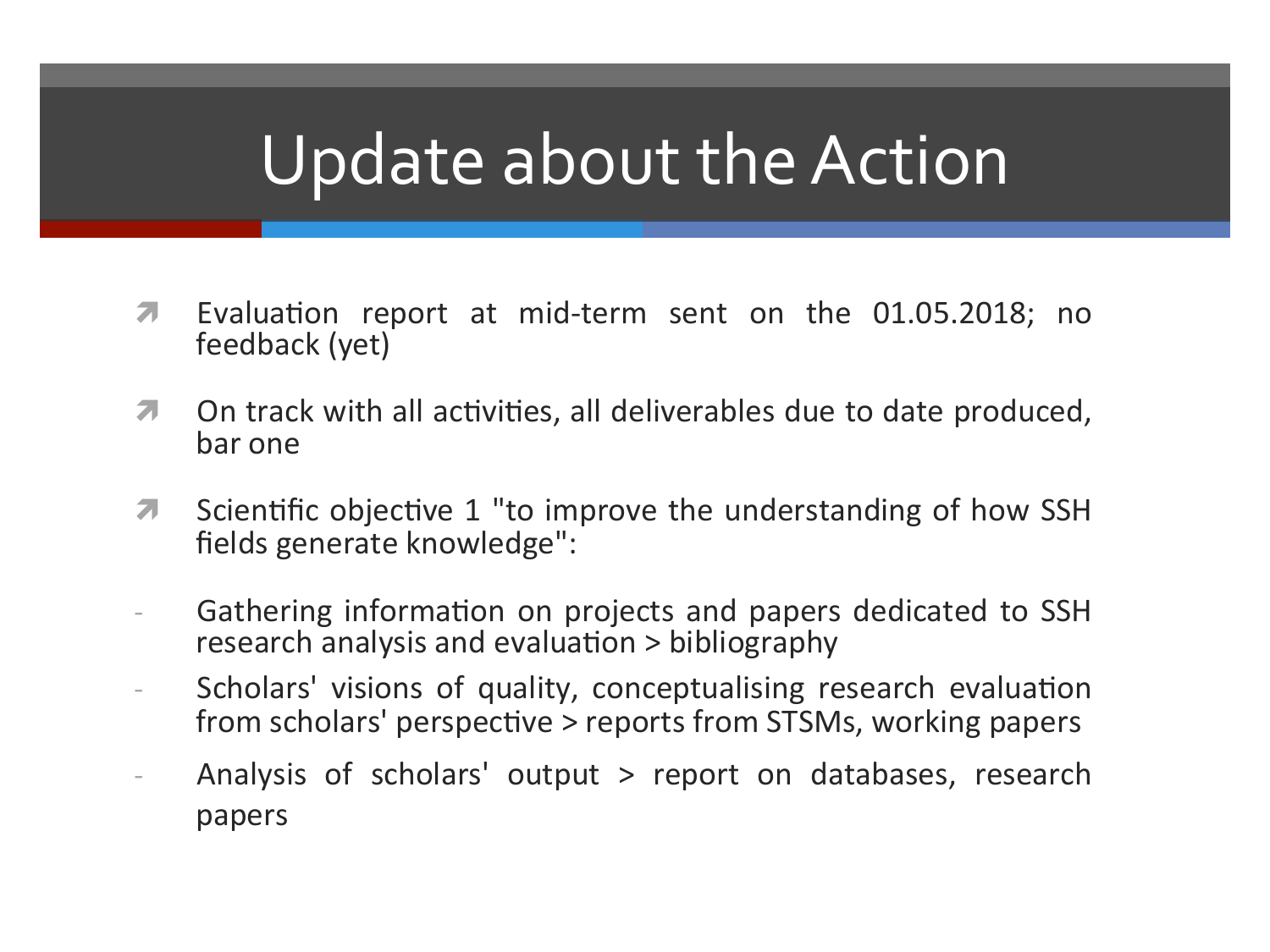- Scientific objective 2 "to observe what kind of scientific and societal interactions characterize SSH disciplines"
- Peer review > still in process
- Legal and policy frameworks for SSH evaluation > excel file with institutions involved
- ECI in SSH: 52 interviews > papers in progress
- Attitudes towards societal impact  $>$  65 case studies from 17 countries > pathways to impact; paradigmatic and nonparadigmatic contexts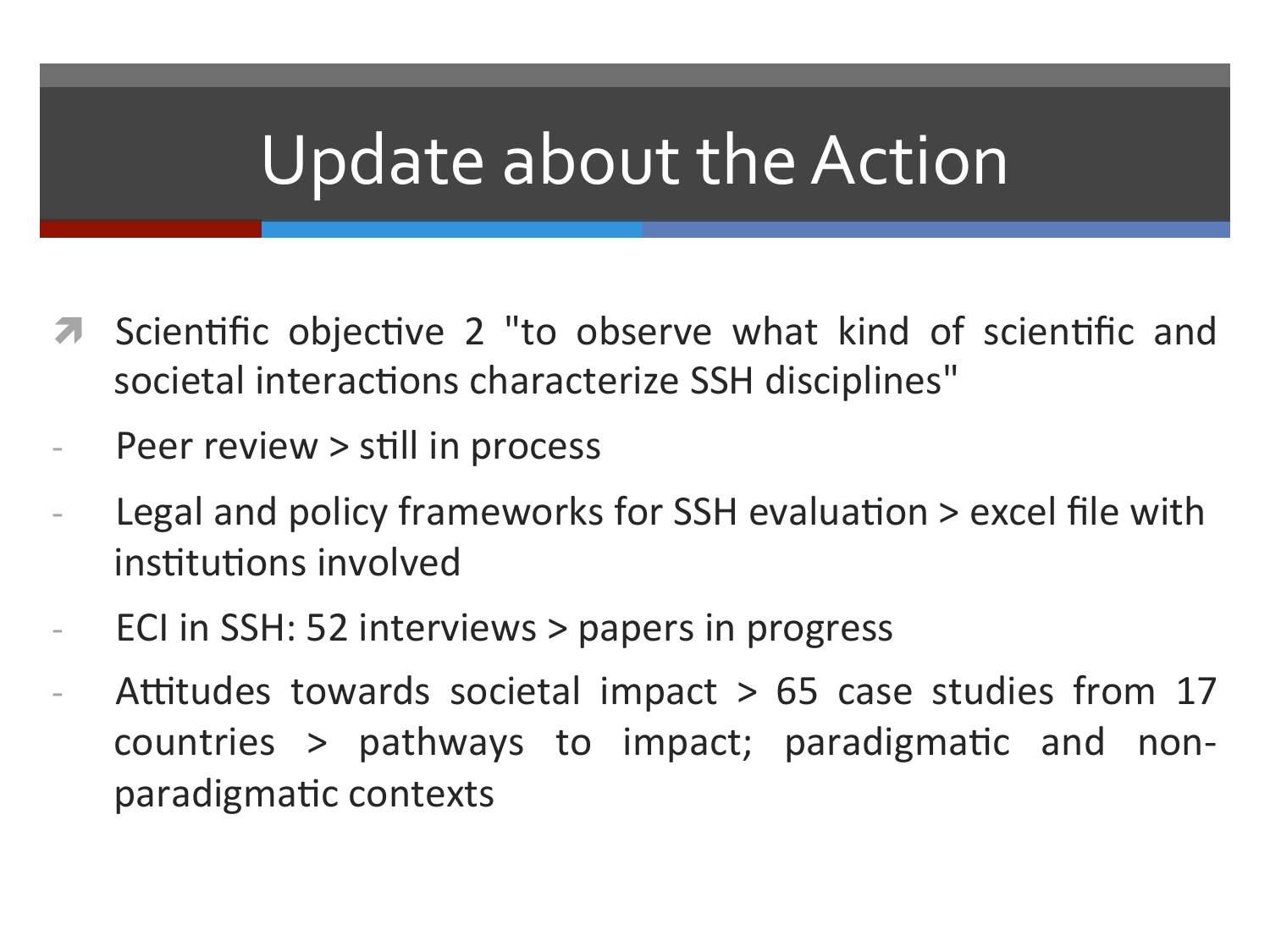- $\blacktriangledown$  New grant period started on the 1<sup>st</sup> of May 2018 > 30 of April 2019 (GP3)
- **7** Focus on impact on policy: recommendations to research evaluation institutions and how to make them understood and implemented
- **7** Focus on scientific impact: paramount importance of co-signed papers (min 2 authors from 2 different COST countries + acknowledgement + presentation of COST

"This article is based upon work from COST Action (name and/or initials), supported by COST (European Cooperation in Science and Technology)"

"COST (European Cooperation in Science and Technology) is a pan-European intergovernmental framework. Its mission is to enable break-through scientific and technological developments leading to new conceptsand products and thereby contribute to strengthening Europe's research and innovation capacities.www.cost.eu."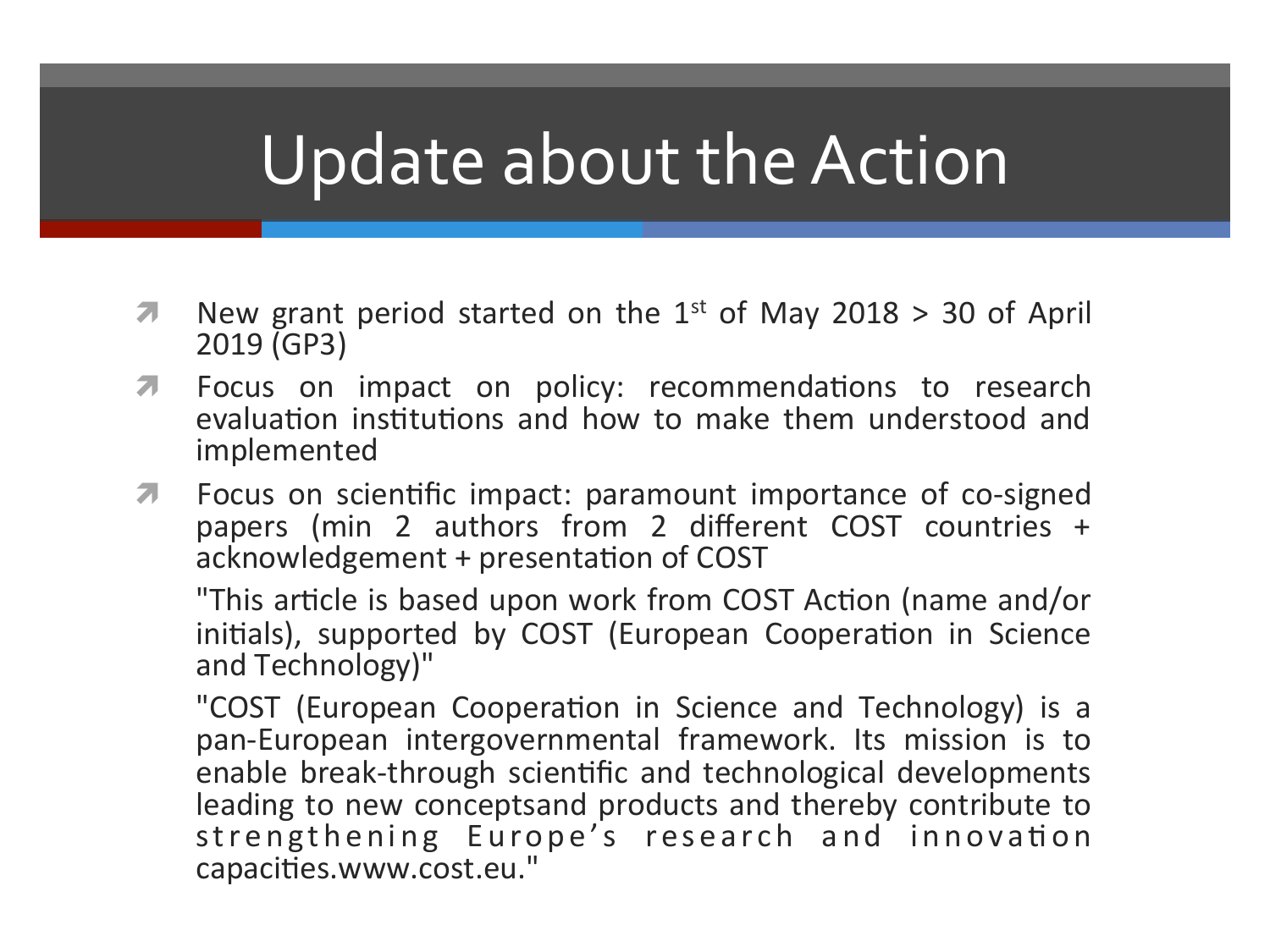- COST office: possible financial difficulties  $\overline{\phantom{a}}$
- Next FP: 600 M euros budget 7
- Financed through "Sharing excellence" (ex- $\overline{\phantom{a}}$ "Widening participation") - moves from Challenge 6
- **7** 3<sup>rd</sup> focus of the Action: project Horizons + other forms of continuity (EvalHum)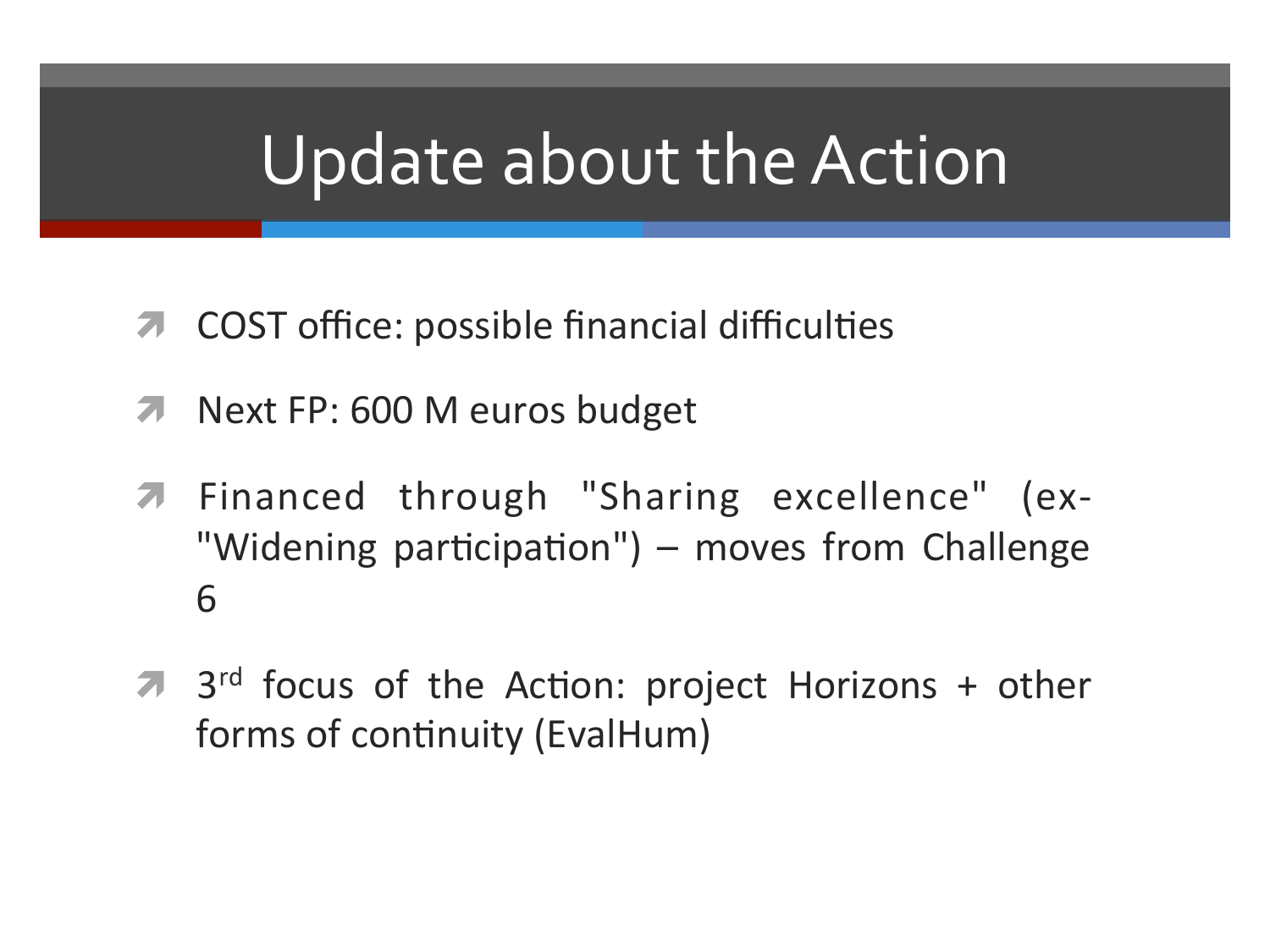#### WG1 State of the Art

- Focus in GP3 on Reports due by May 2019: 7
	- **Evaluation Systems** 7
	- **Peer Review** 7
- Training School in January 2019 together with SIG EIC 71
- 7 Papers
	- Together with WG3: submitted article on book evaluation systems 7
	- Evaluation Systems: Conference paper at STI 2018 7
	- Л. Presentations in Switzerland: LERU and art history doctoral program
- Upcoming: 7
	- Switzerland: Academies conference on evaluation in science (!) Л.
	- Prepare abstracts for Nordic Workshop of Bibliometrics 7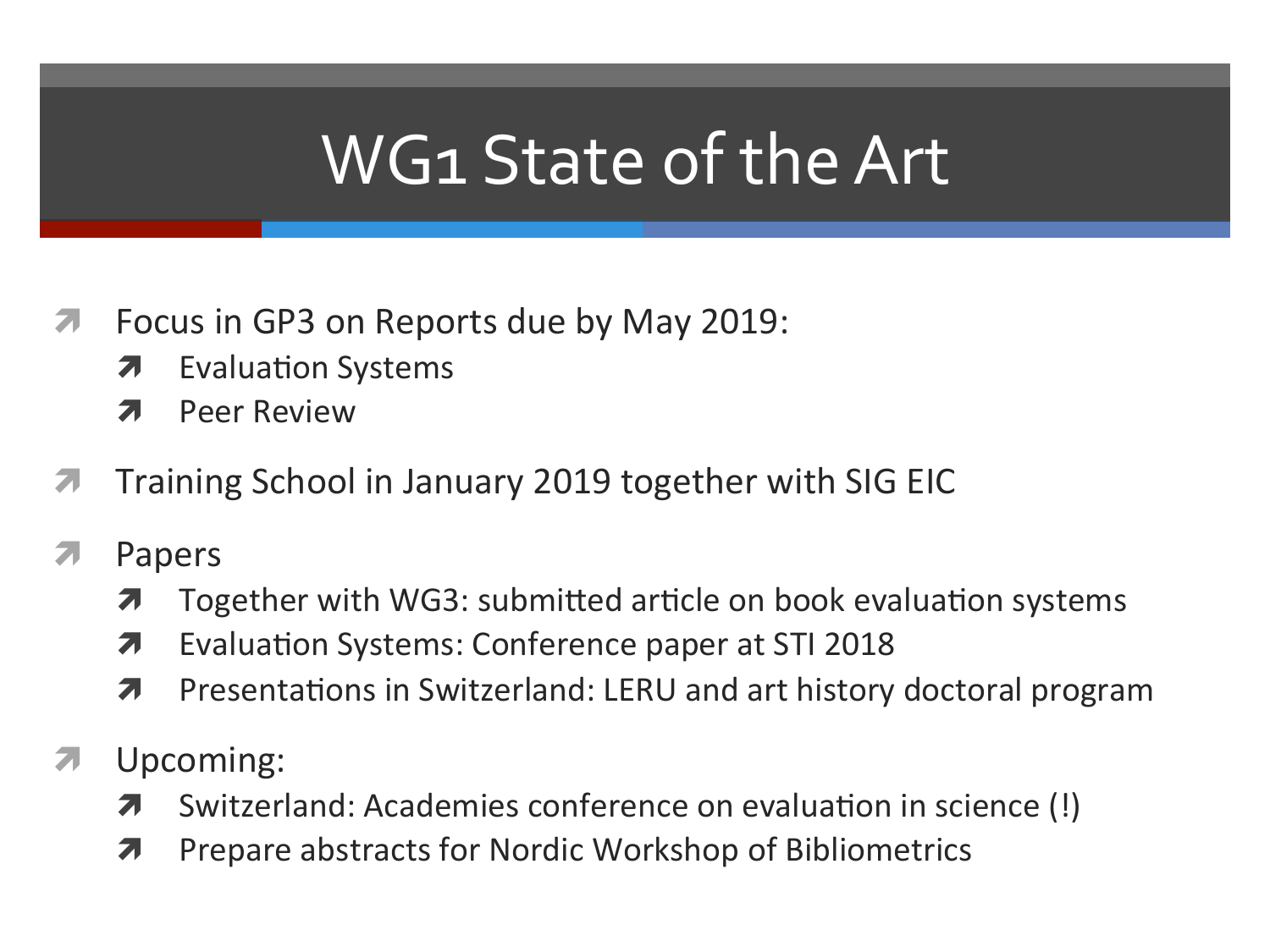#### WG1: Where we are

#### Evaluation Systems

- $\lambda$  Paper with primary result of survey by Michael, Emanuel and Aldis
- **7** Country report drafts from Czech Republic, Norway, Poland and Switzerland
- $\lambda$  So far, Bosnia, Croatia, Finland, France, Italy, Latvia and Portugal have committed to submit one: all in all 11 reports: more to come? Also from people outside WG1!
- **7** Peer Review
	- **7** Overview of literature (Katya, Tony, Gemma)
	- $\lambda$  Criteria for manuscript peer review (Sven, Marek, Lai)
	- $\lambda$  Peer review in book evaluation (Elea)
	- $\lambda$  Is a publication peer reviewed? (Janne)
	- $\lambda$  Experience of peer review (Alessia)
	- **7** Guidelines of peer review (Monica)
- **7** Training School on Evaluation and Career
	- 7 Vilnius, January 2019, Task Force in place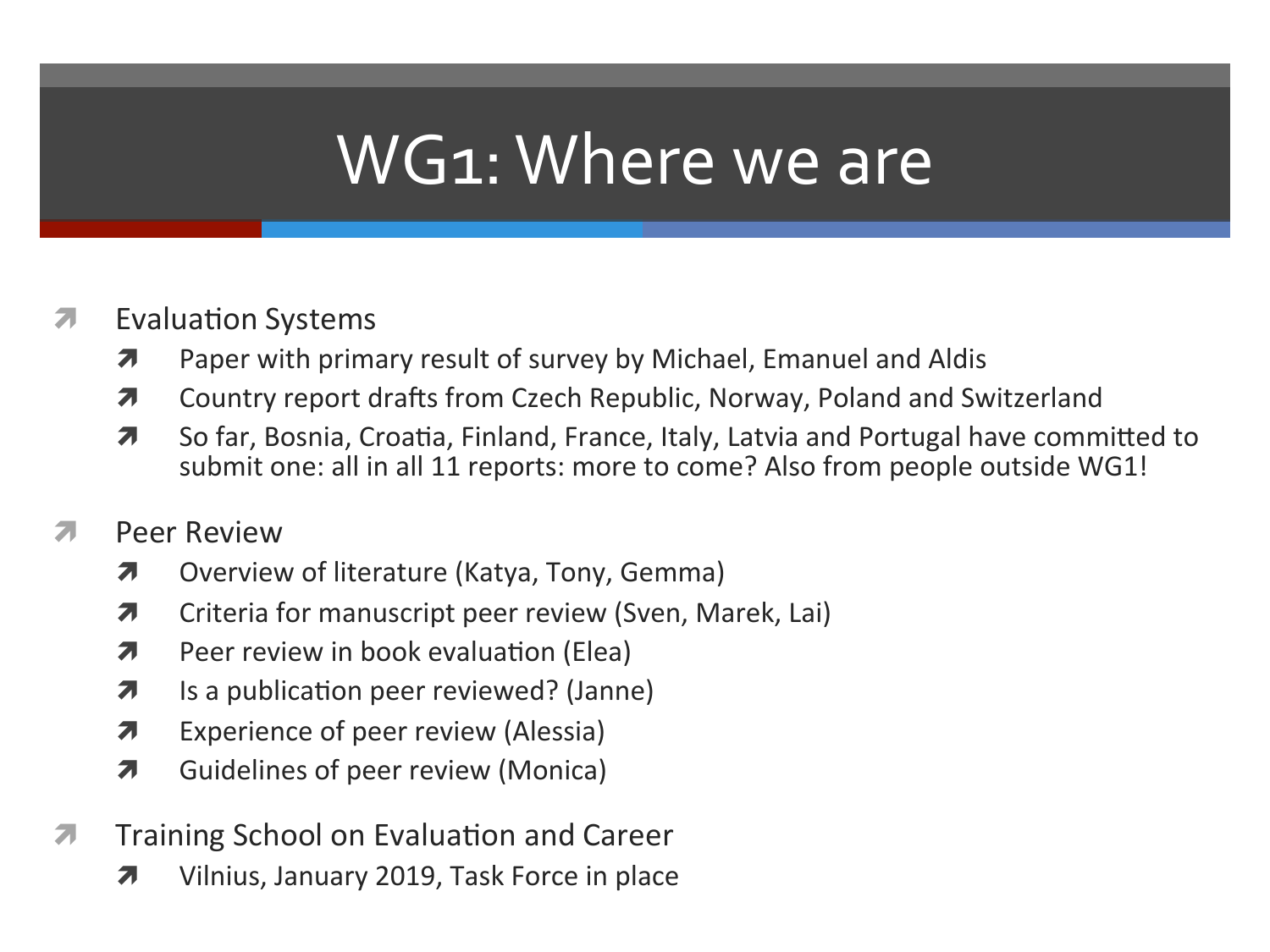# WG1 meeting Tuesday 10th, 9:30

- **Welcome by Michael Ochsner**
- **Evaluation Systems** 
	- Presentation of country reports (max 5 min) 7
	- Discussion on final structure of the reports 7
	- Discussion on how to analyse and compare them, building groups 7
	- Papers 7
- **Work in Groups** 
	- SG5: Attitudes 71
	- **Country reports** 7
	- Any other project that needs a meeting 7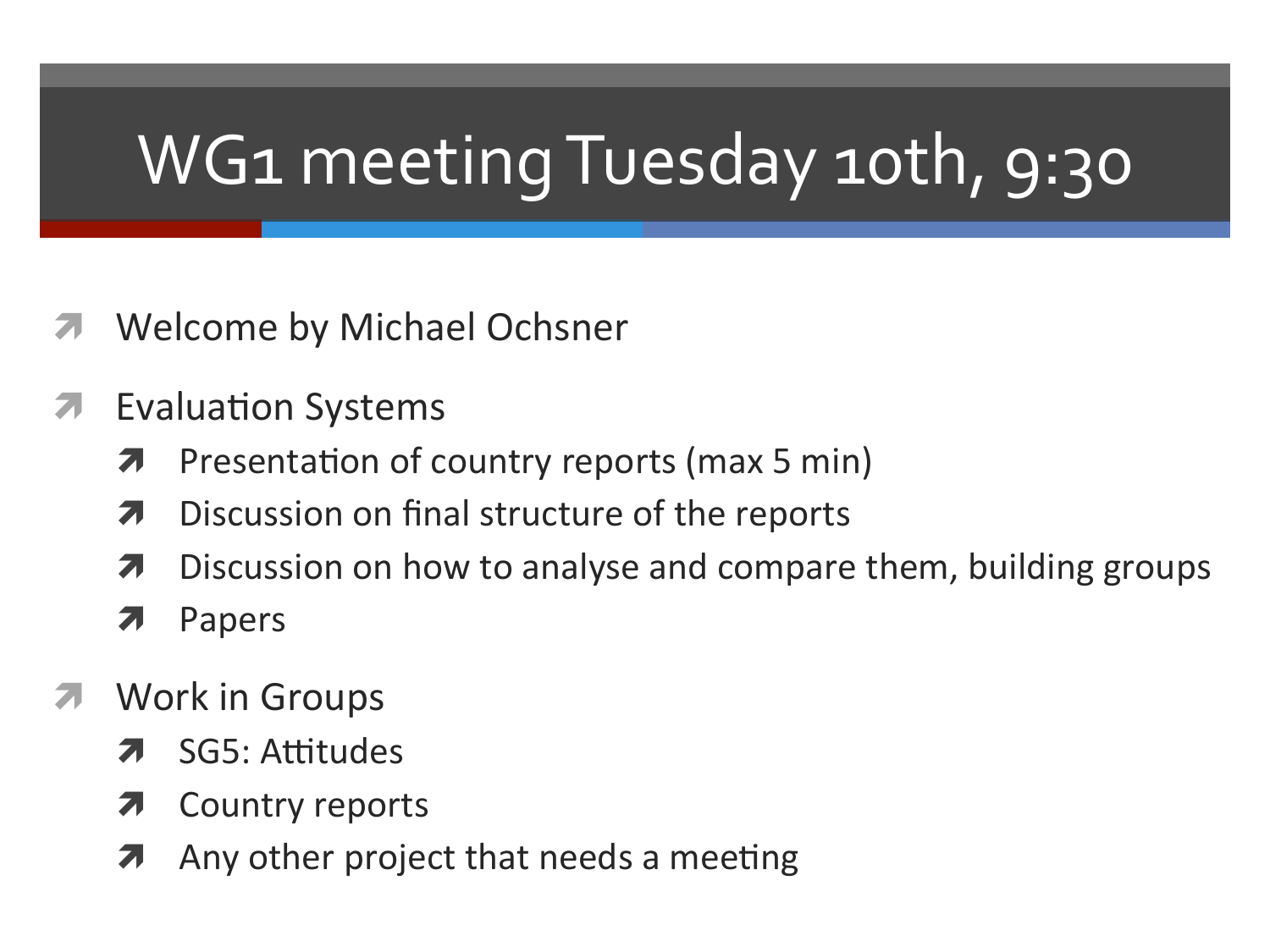# WG1 meeting Wednesday 11th, 10:45

- **Peer Review**  $\mathcal{F}_{\mathbb{C}}$ 
	- Presentations of projects in progress (5 min each) 7
	- Discussion of the structure of the report Я
- Policy Paper on Approaches (GP3) / Criteria (GP4)  $\overline{\phantom{a}}$ 
	- Discussion and starting task force 7
- **Work in Groups**
- Wrap-up, planning of work ahead and tasks until next meeting 71
	- STSM<sub>s</sub>! 7
	- Papers, conferences 7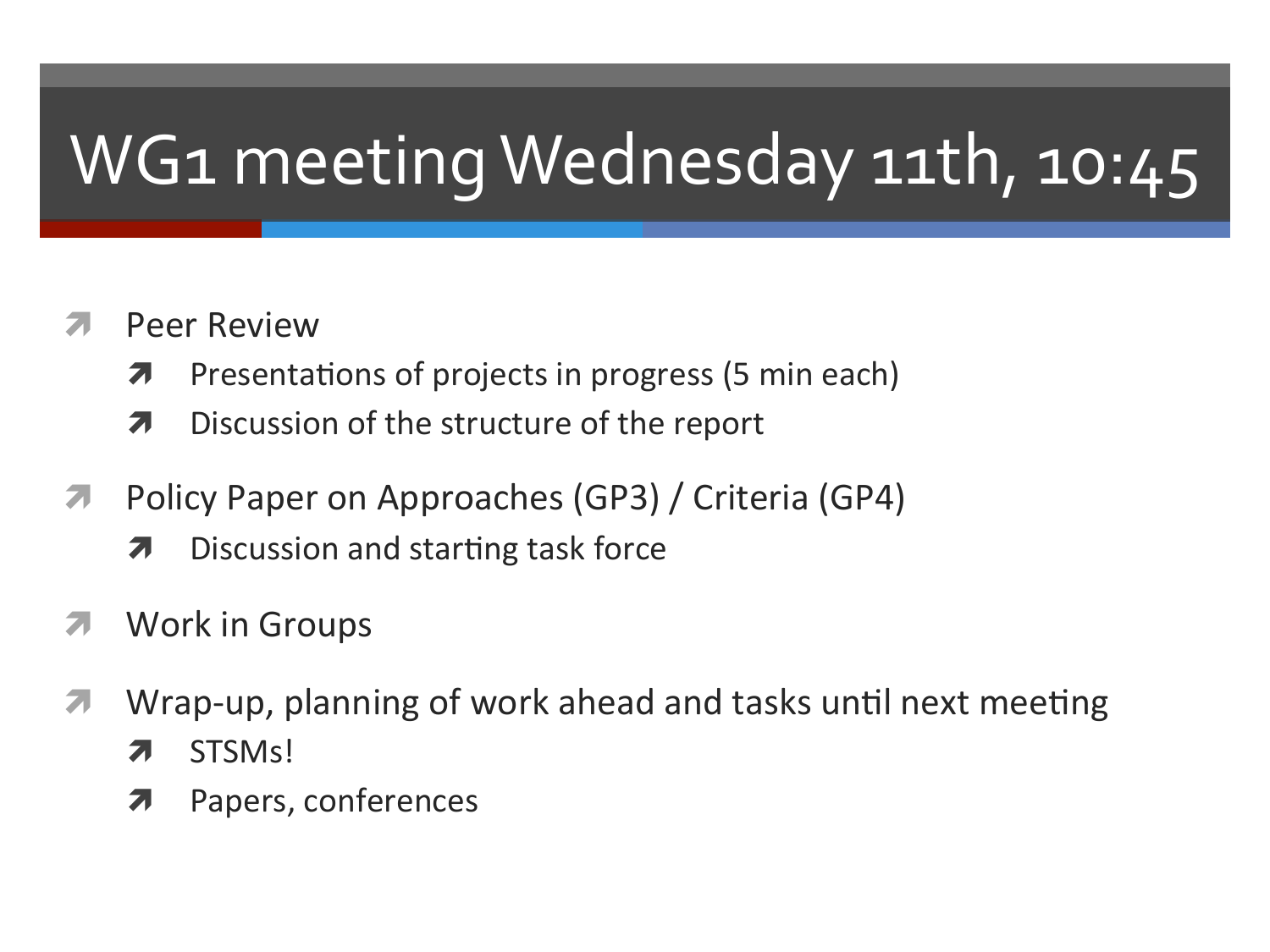### Evaluation practices in context (WG 2)

- Main work for Y3 is structural differences in evaluation contexts
- Using a fiche completion approach (completion by December 2018) 7
- Model based on an ecosystem approach, fiche to map elements of 71 local ecosystems (not representative BUT achievable)
- Work for Ljubljana ID key ecosystem elements  $\rightarrow$  fiche questions  $\overline{\phantom{a}}$ 
	- Actors who participate in SSH Research societal impact creation 7
	- $\overline{\mathbf{z}}$ Connections between actors: formal, material, indirect, dependencies
	- Activities  $\rightarrow$  structural qualities as recurrent features 7
- Tuesday 0930, Room 3 (small hall, second floor)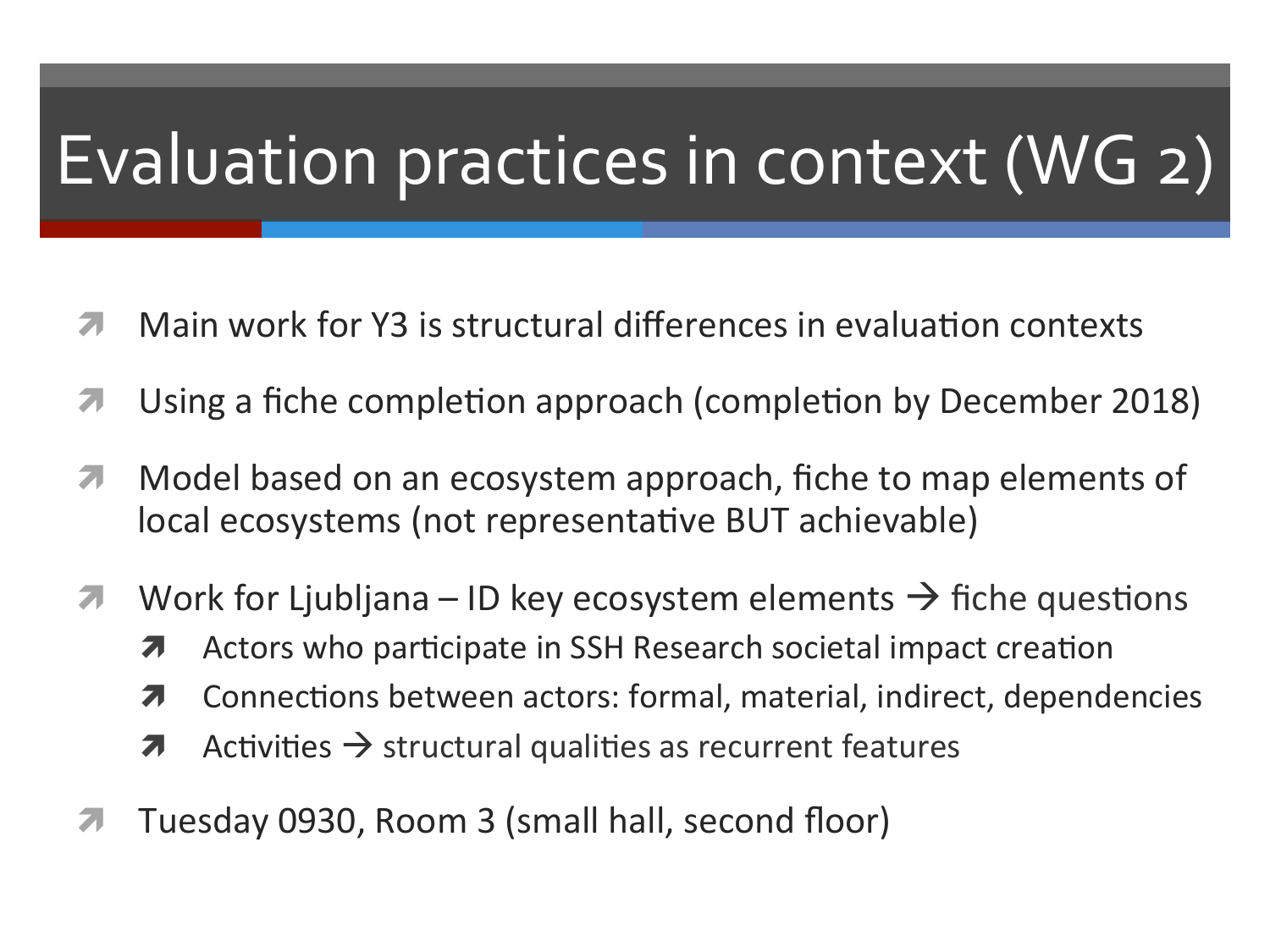#### Careers & Social Impacts in SSH (CARES)

- $\overline{\mathbf{z}}$ Joint activities between ECI SIG and WP 2:
	- 1. to understand how early career investigators perceive/search for/create social impact; Я
	- 2. to improve ways for social impact to be better integrated in early career researchers' day to 7 dav research and teaching activities;
	- $\overline{\mathbf{z}}$ 3. To help early career investigators develop narratives about social impact, aiming at improving their career evaluation.
- $\overline{\phantom{a}}$ Questionnaire to ENRESSH ECI stakeholders + analysis  $\rightarrow$  toolbox for managing SSH Impact to benefit ECIs (questionnaire now exists)
- $\overline{\phantom{a}}$ Liubliana session  $\rightarrow$  establishing a core team & planning Y3 activities (Vienna/ STSM...).
- Actively seeking participants via brokerage session 7
- Wednesday 1045, Room 3 (small hall, second floor) 7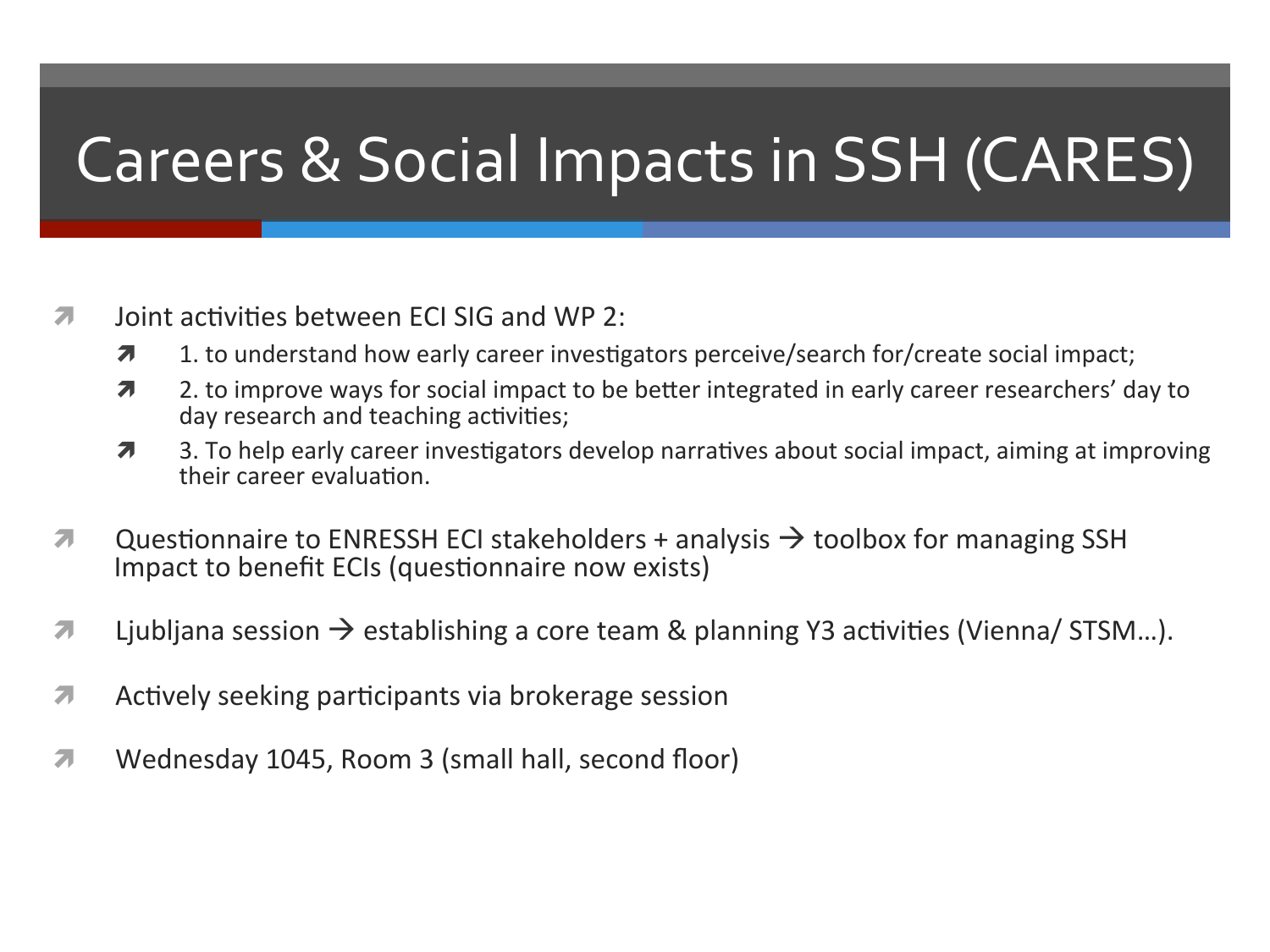# Tasks of WG3

- Our **tasks** in the action are
	- 1: To compare publication patterns across countries and 7 disciplines
	- 2: Analyse characteristics of dissemination channels 7
	- 3: Develop rules and procedures for databases 7
	- 4: Design a roadmap for a European SSH research information  $\overline{\mathbf{z}}$ system
	- 5: Develop alternative metrics  $\overline{\phantom{a}}$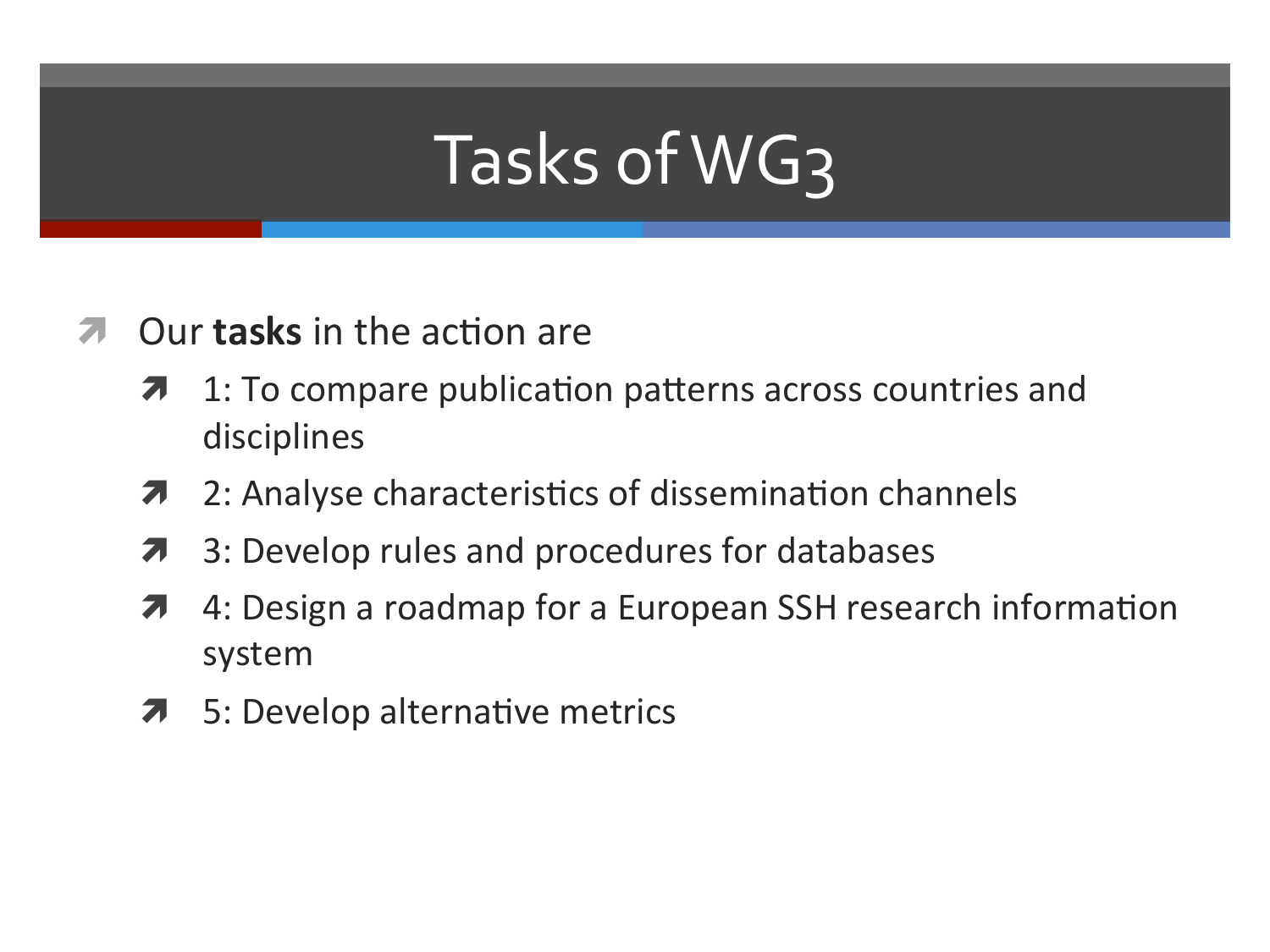#### Update on deliverables of WG3 for GP3

- *A* Overview of existing databases for SSH outputs
	- $\blacktriangledown$  Following up on the 2017 report, paper published by Sile, L., et. al. (2018). Comprehensiveness of national bibliographic databases for social sciences and humanities: Findings from a European Survey. *Research Evaluation, p. 1-13 https://doi.org/10.1093/RESEVAL/RVY016*
	- $\lambda$  Work on classification types in national databases to be presented by Jadranka on Wednesday morning
	- **7** Additional (i.e. outside the regular COST-series) workshop 'Working with national bibliographic databases for research output' will take place in Antwerp 10-11 September 2018, please check www.uantwerpen.be/ecoom
	- $\lambda$  Website on national bibliographic databases to be launched in September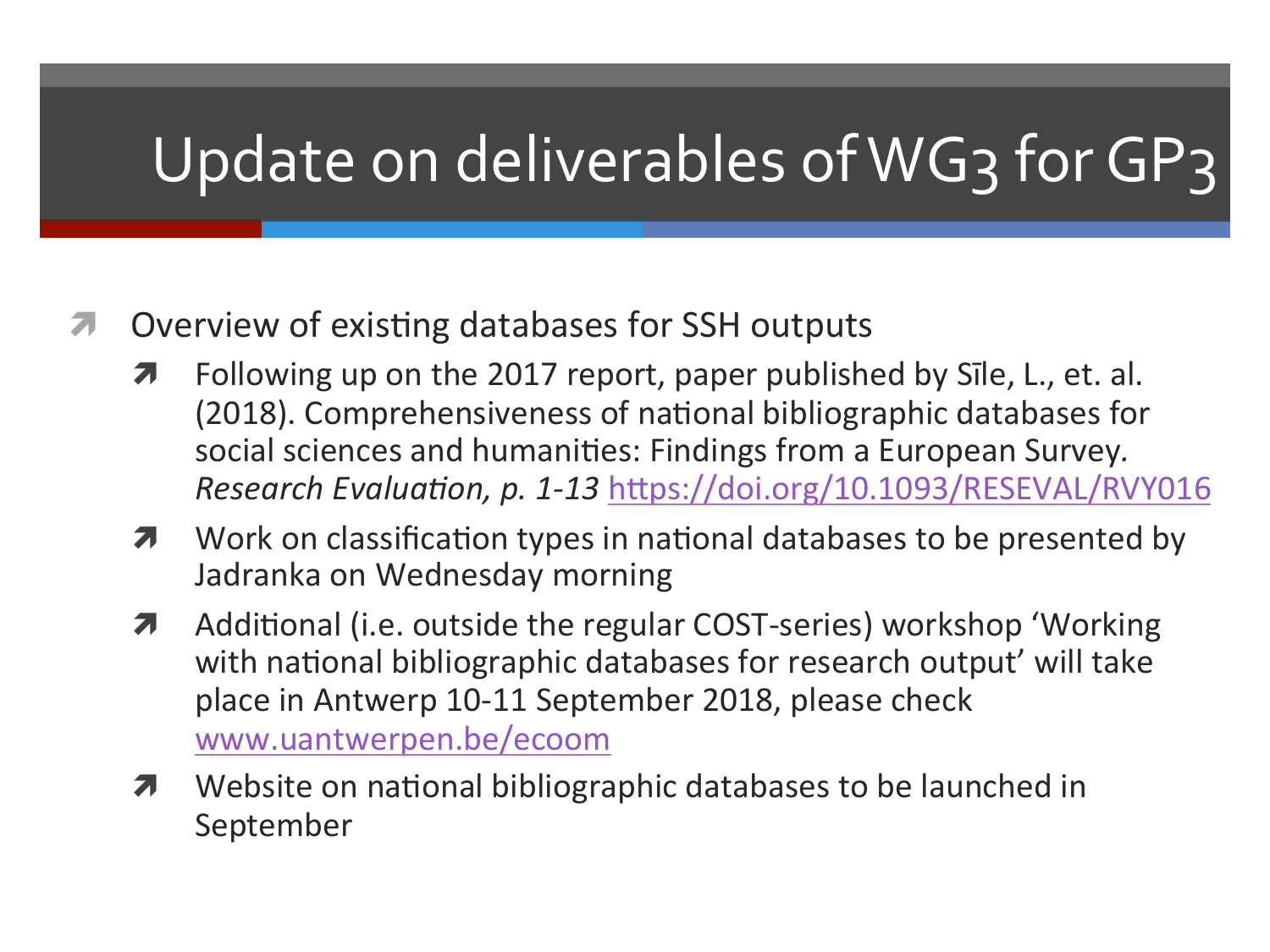# Update on deliverables (2)

- ENRESSH-VIRTA proof of concept of a European database for SSH 7 outputs
	- Report published by Hanna-Mari Puuska et al (2018), Proof of concept 7 of a European database for social sciences and humanities outputs: description of the VIRTA-ENRESSH pilot. Helsinki, CSC & ECOOM, https://doi.org/doi:10.6084/M9.FIGSHARE.5993506
	- STSM by Joshua Eykens in view of further analysis 7
	- Results presented by Hanna-Mari at EuroCRIS 2018 last June 7
	- Integration into Nordic integration project, and support by Nordforsk 7 after presentation during the Nordic meeting on research information 29 May 2018 in Helsinki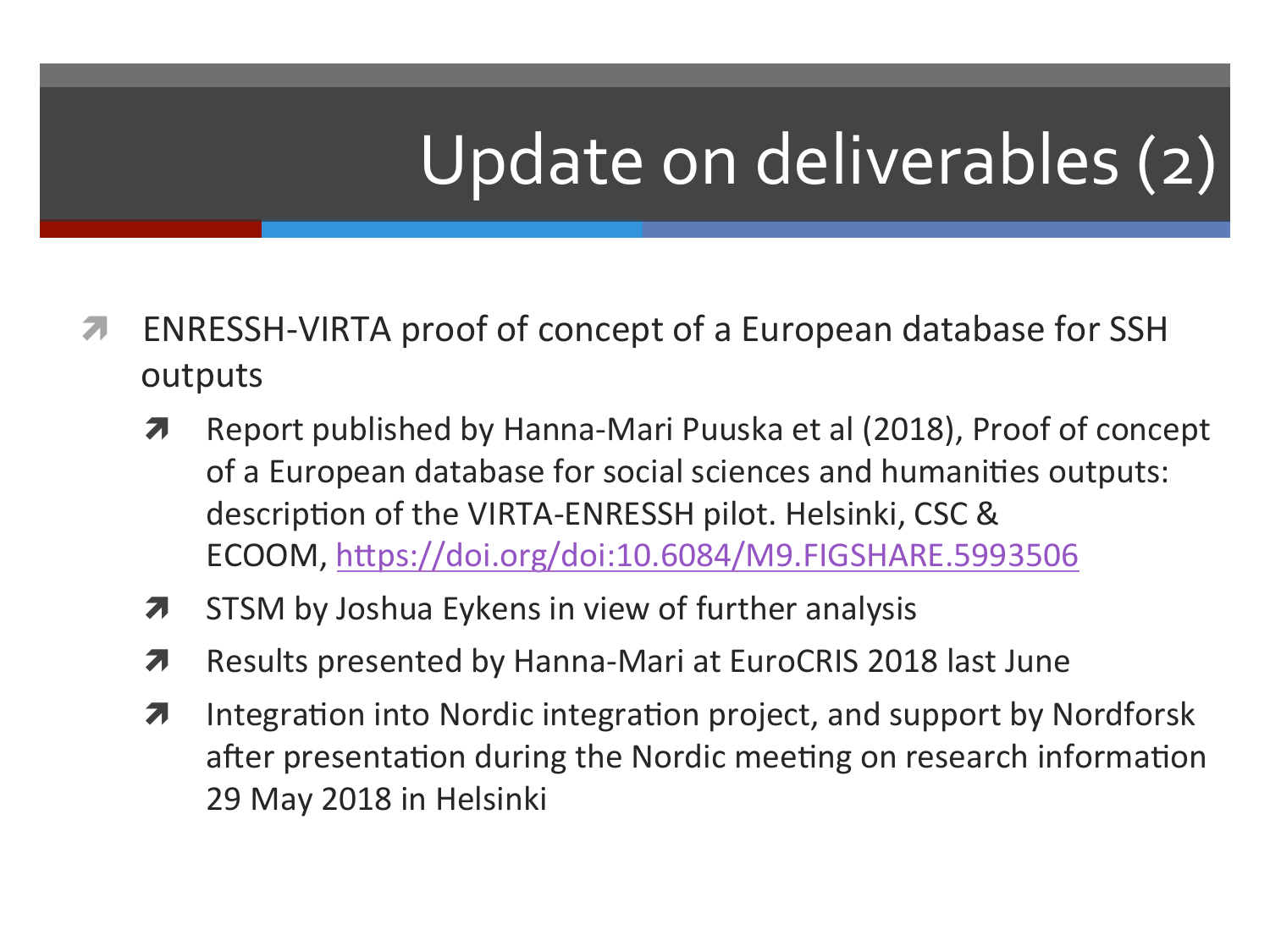# Update on deliverables (3)

- Taking scholarly books (and more) into account
	- Paper by Elea Gimenez-Toledo et al submitted: Taking scholarly books into account, part *II:* A comparison of 19 European *countries in evaluation and funding*
	- Paper by Tim Engels et al submitted: Are book publications *disappearing from scholarly communication?* (preliminary version to be presented at STI 2018)
	- **7** To be presented later today: the ENRESSH register of book publishers & extending the information basis for the evaluation of journals and book publishers, meeting 24 May in Madrid and again 5 November 2018 in Copenhagen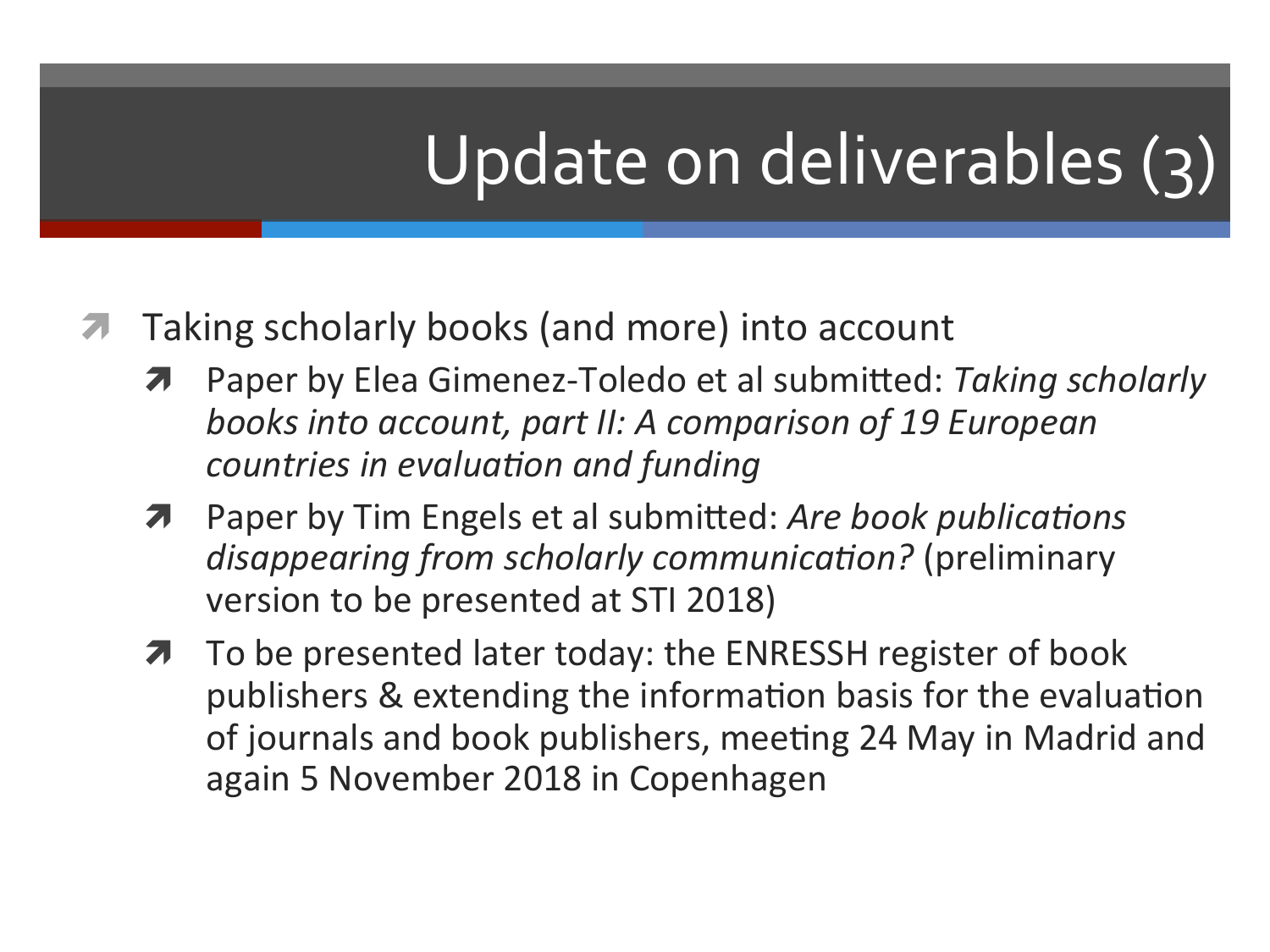# Update on deliverables (4)

- Comparison of publication patterns & analysis of channels 7
	- Paper published by Kulczycki et al, Publication patterns in the social 7 sciences and humanities: Evidence from eight European countries. Scientometrics, p. 1-24, https://doi.org/doi:10.1007/S11192-018-2711-0
	- STI-contribution by Janne Pölönen et al on Taking national language 7 publications into account
	- Two forthcoming STSMs with a focus on Central Europe, 7 strengthening the Europe-broad view
	- Data collection reg. SSH journal article publication patterns in Europe 7 and Québec well under way (status to be presented by Emanuel tomorrow)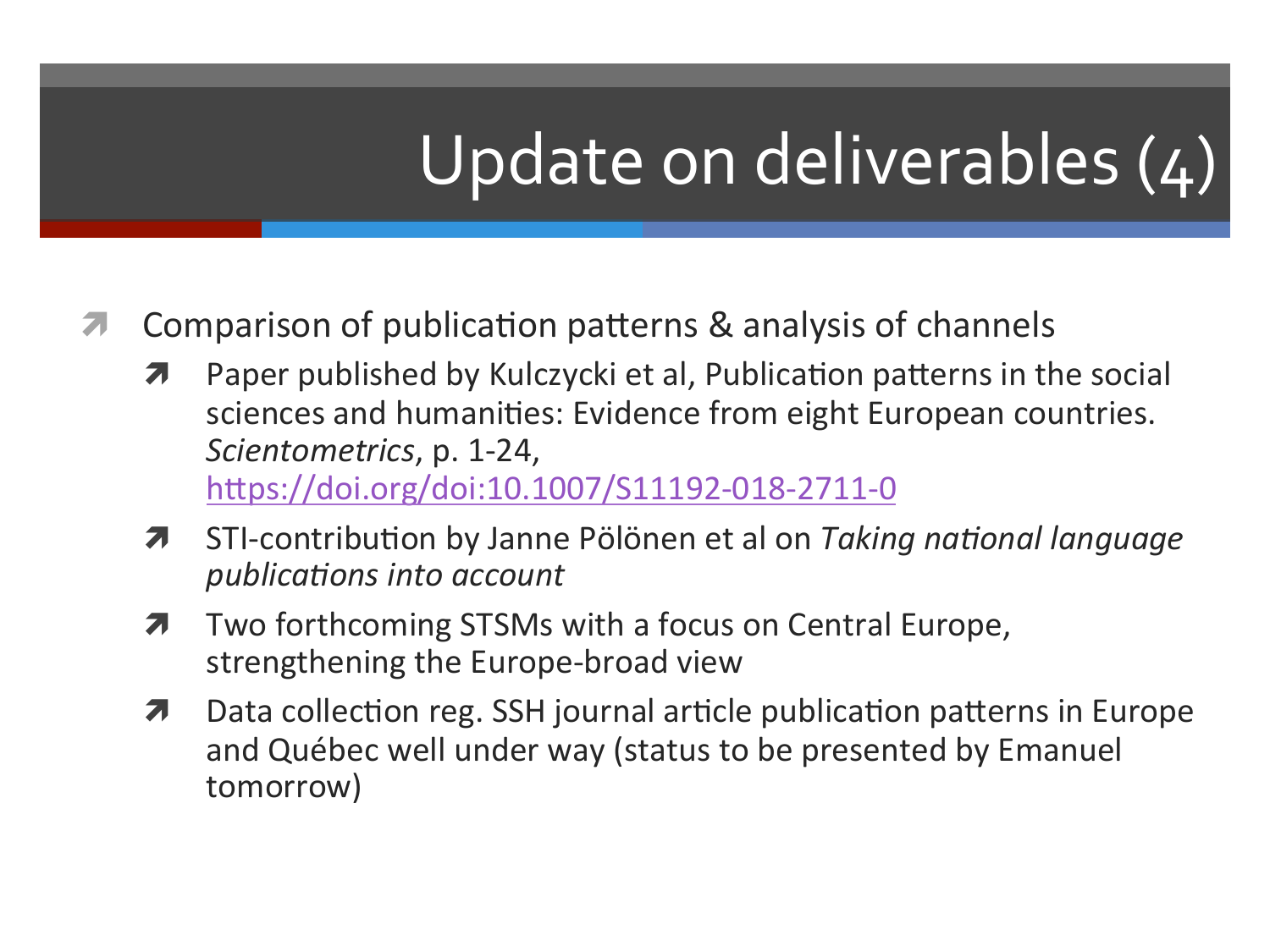# Update on deliverables (5)

#### Developments on alternative metrics 7

- Paper on grey zones in peer review by Janne Pölönen et al all but 7 submitted (result of STSM January 2017)
- Analysis of data citation and journal data policies in the SSH by 7 Andreja and Marc, update and call for collaborators to be presented **Wednesday morning**
- Peer review labels across Europe; first results of in-depth study of 7 Polish peer review label to be presented later today
- Work by Judit Bar-Ilan based on Proquest's ebrary to be presented 7 later today
- Potential for collaboration with OPERAS open access in the 7 European research area through scholarly communication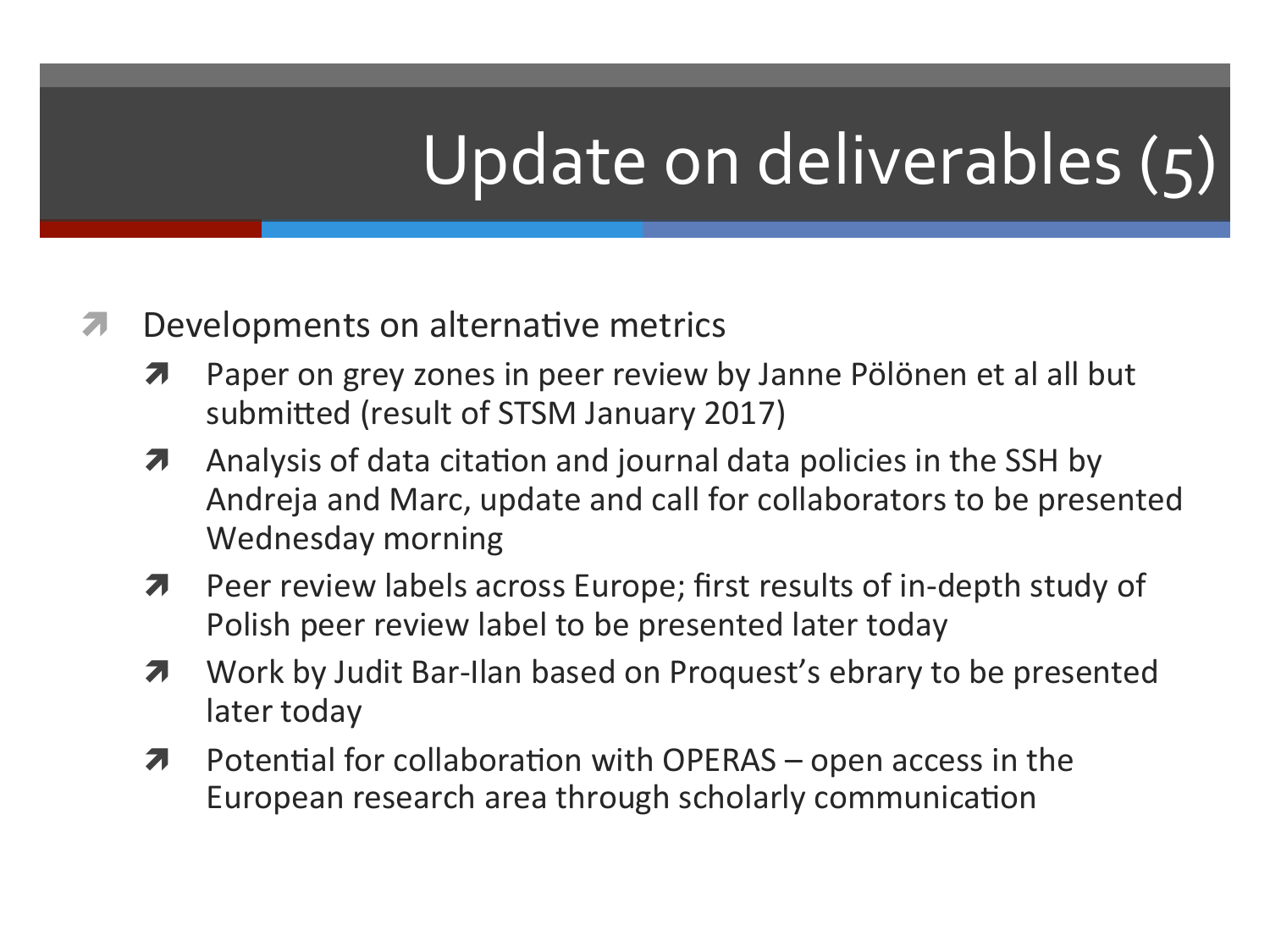# Planned deliverables for GP3

- Antwerp meeting: website on national databases for SSH output in Europe
- Copenhagen meeting : overview of peer review labels
- Kotor meeting: methodology for estimating the total volume of 7 **SSH output**
- Publicize all collaborative efforts during conference 7 presentations and in scholarly publications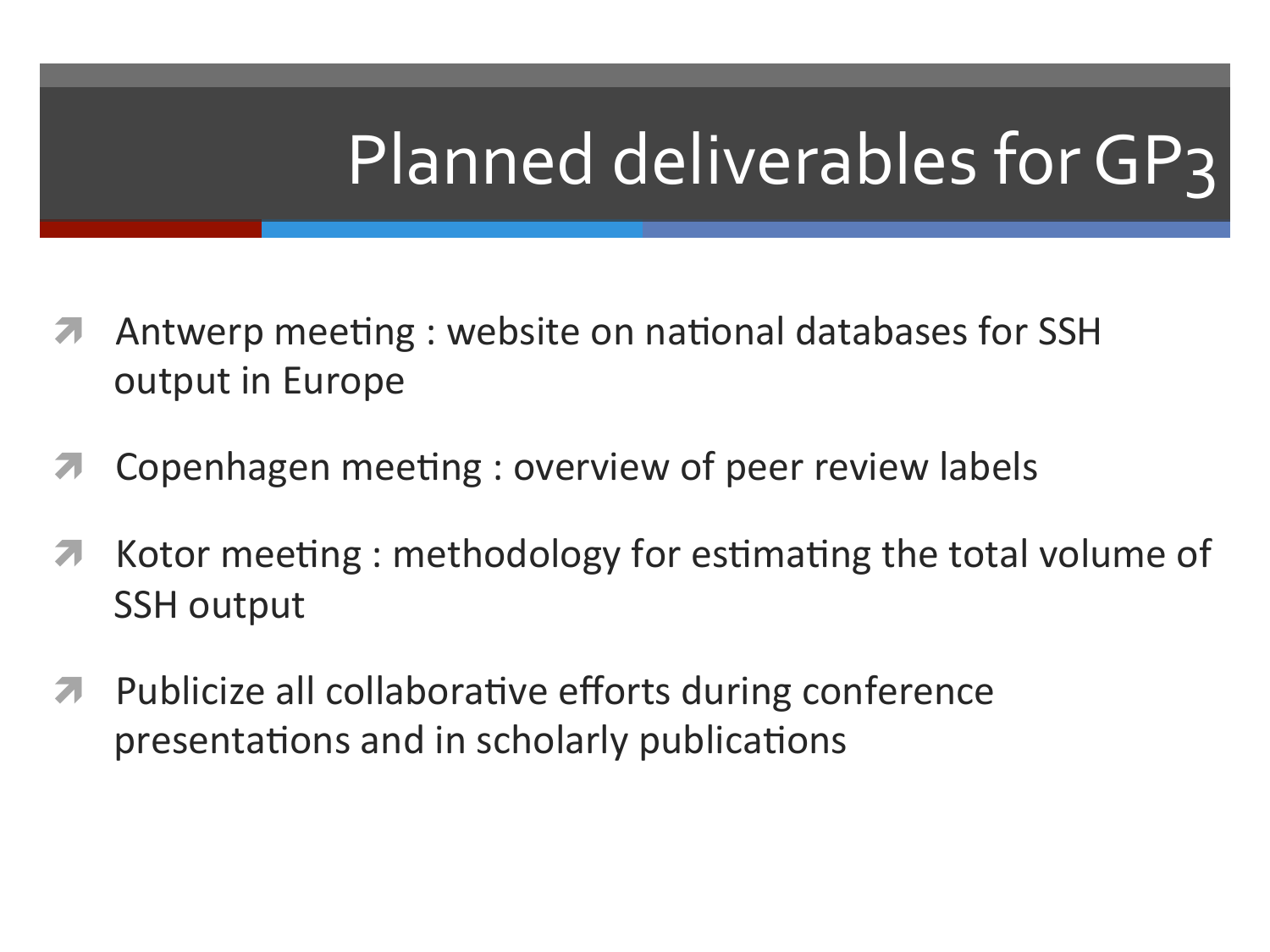# **SIG ECI**

Work groups

#### **July 10 (Tuesday): 13:30 – 16:30**

- (1) Gender & geopolitical perspective (Stephanie, Karolina, Marc) **Room 2**
- (2) Organisation vs individual (Michael, Rita, Reetta, Emanuel, Katya, Jose Gabriel). Room 4
- (3) Communication (Marc, Haris, Jolanta). **Room 5**
- (4) Identities, audit cultures & societal impact (Gemma, Stefan, Reetta, Mimi, Georgios, Stevo). **Room 3 (Instruments!!!)**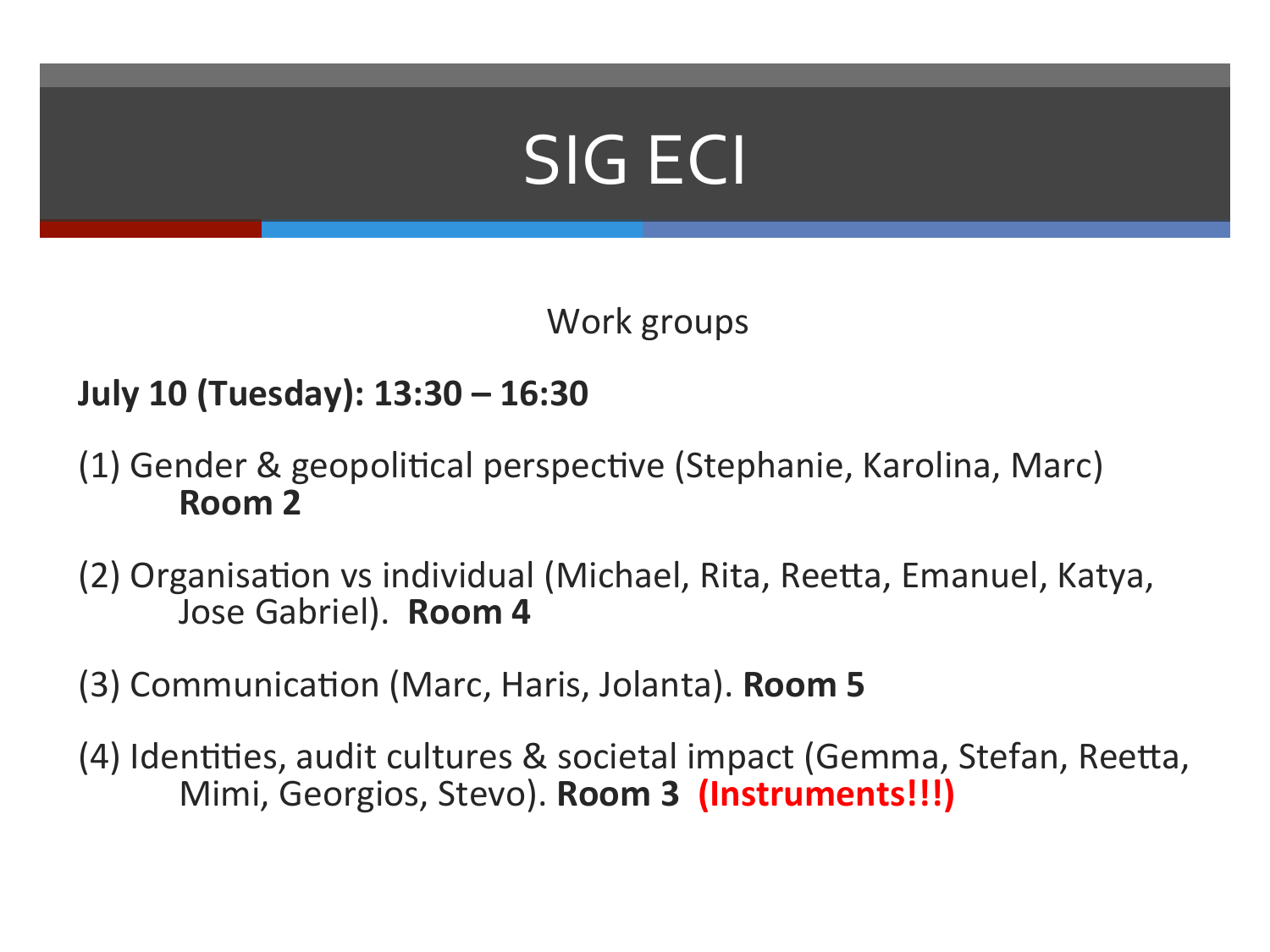### SIG ECI

Work groups

#### July 11 (Wednesday): 09:00 - 10:30 (Room 3)

Work groups 1,2,3,4 sharing the results of Tuesday discussion

- Status quo on the articles;
- Insights for the training school.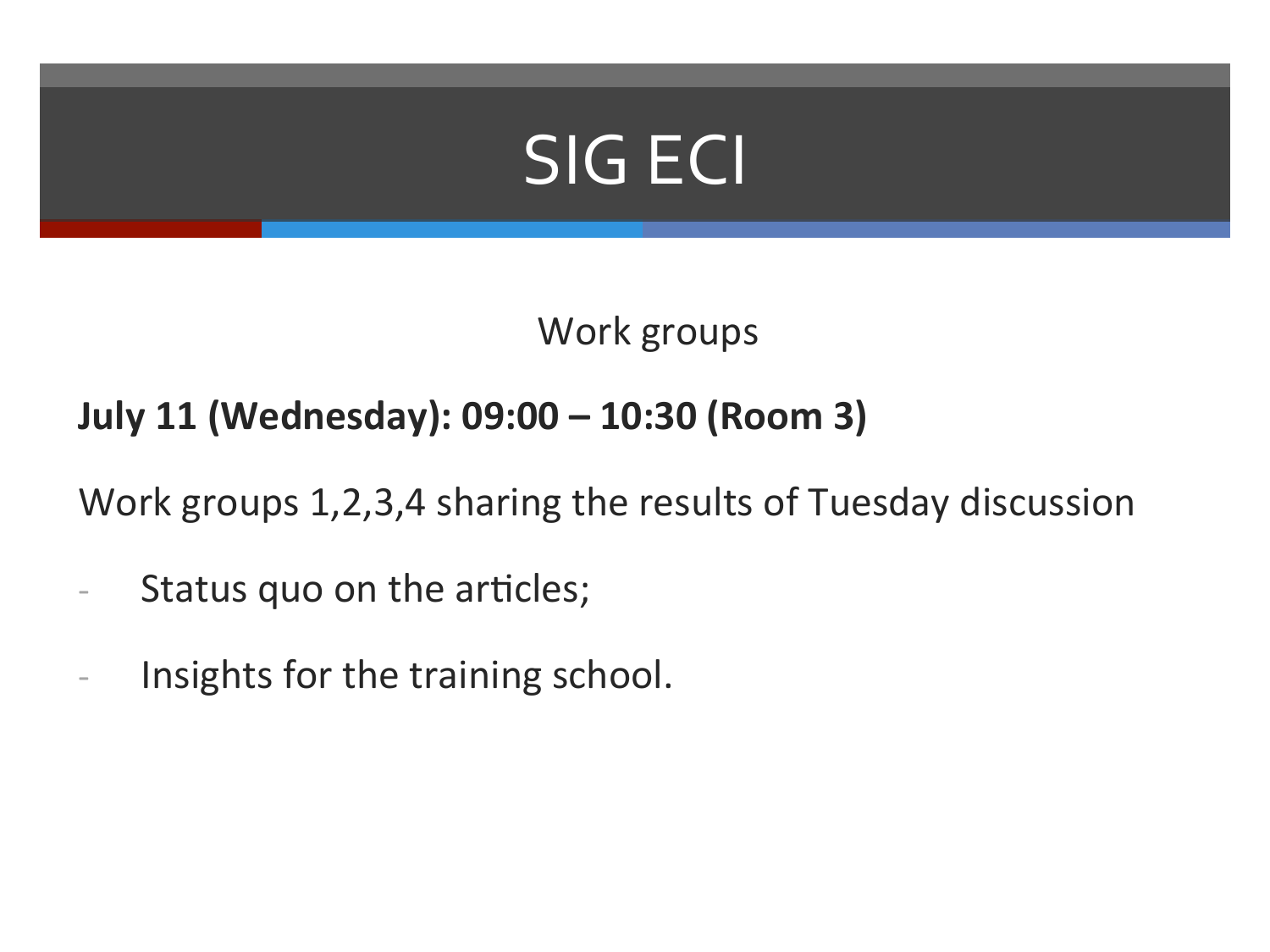#### **STSM: financial conditions**

- Travel expenses max €500; 7
- For accommodation and meals max  $£160$  per day; 71
- Max €2500 in total; 7
- A Activities must occur within the dates specified in the call;
- Paid as a grant after the completion and being  $\overline{\phantom{a}}$ approved by the Action Chair, STSM Coordinator and a Host researcher.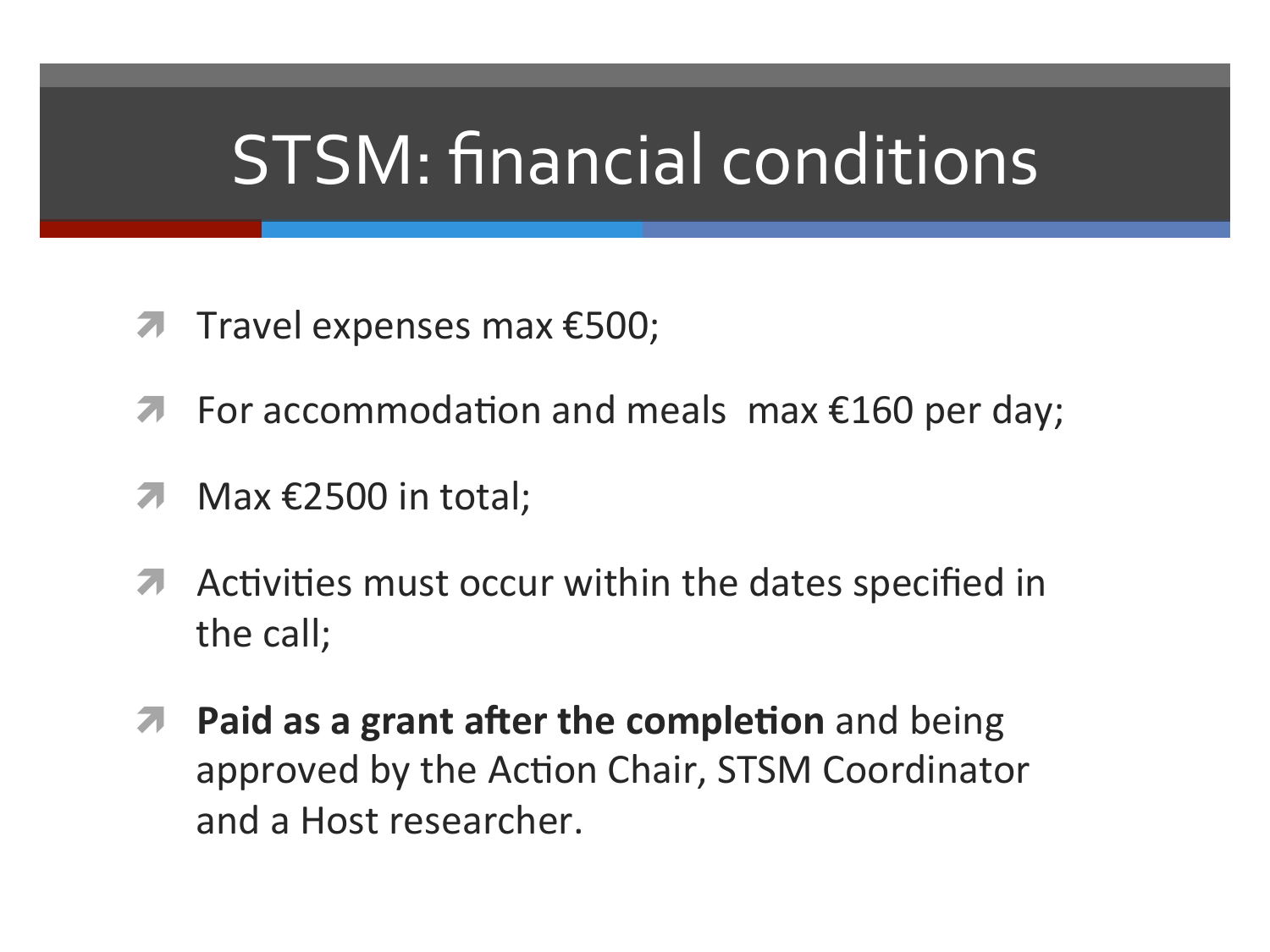### **STSMs**

- closed": top-down defined topics and host organisations (1.1,  $2.2$ ,  $2.3$ , and  $3.1$ ; 15 grantees accepted
- "open-closed": a call for hosting a STSM; 11 applications for 7 hosting a STSM, 5 host researchers accepted, call 2.1, 4 grantees accepted
- "open": candidates can freely decide where they want to go, 7 with the only condition that topic/workplan has to contribute to fulfilment of specific WG goals and deliverables, call 3.2.
- A combination of closed and open; the next one.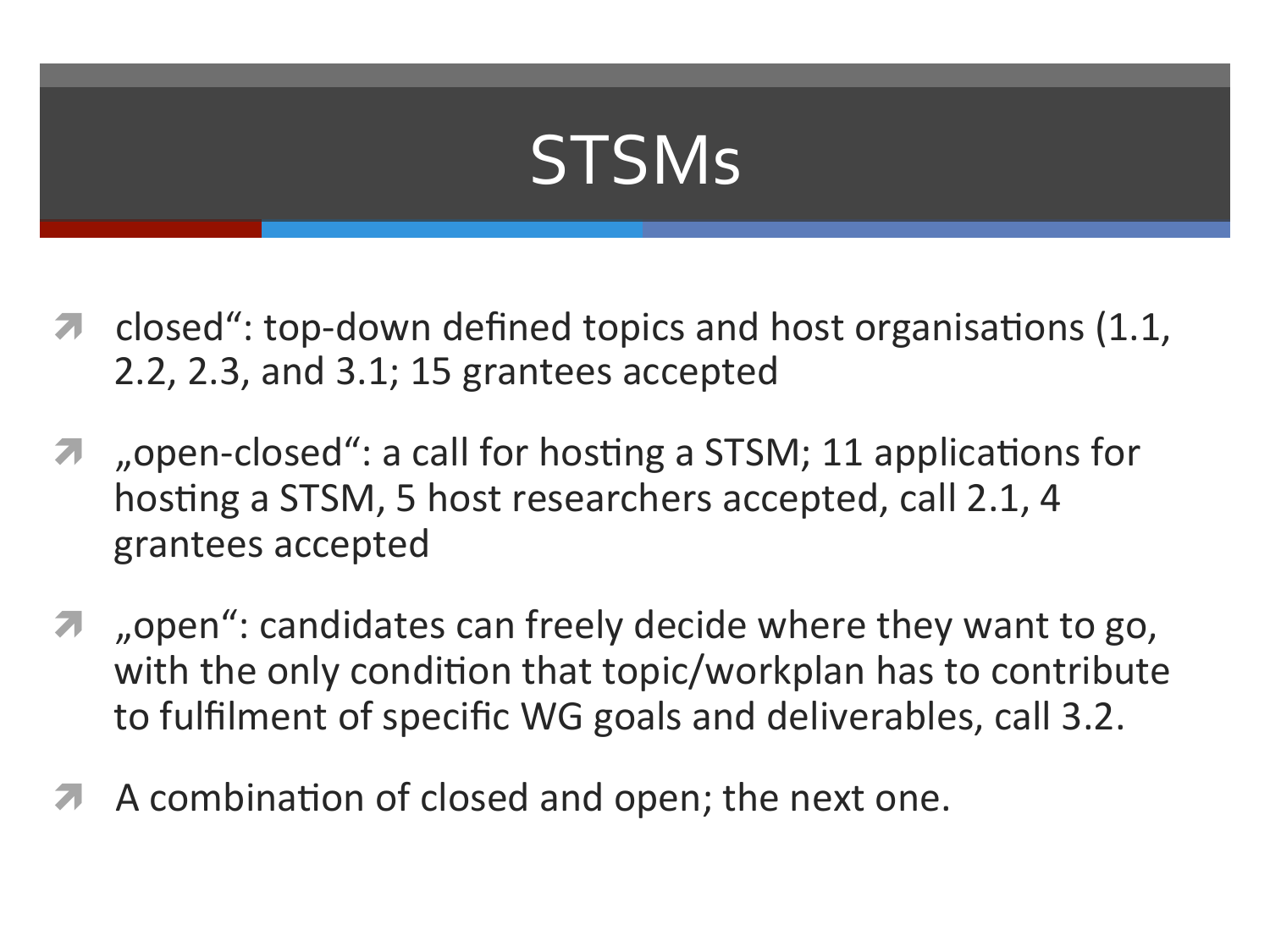# Planned calls in GP3

| <b>Call no</b> | number of<br>grants | call<br>opening  | dead line<br>for<br>applying | duration                    | timing                             | report by               | payment<br>by           |
|----------------|---------------------|------------------|------------------------------|-----------------------------|------------------------------------|-------------------------|-------------------------|
| 3.1            | Cca 4               | April<br>2018    | 1st May                      | 2 weeks<br>to $3$<br>months | 1st June<br>to<br>30th Octo<br>ber | 1st<br>December         | 15th<br>January<br>2019 |
| 3.2            | Cca 4               | <b>July 2018</b> | 15th<br>September            | 2 weeks<br>to $3$<br>months | 1st<br>October<br>1st<br>January   | 1st<br>February<br>2019 | 1st March<br>2019       |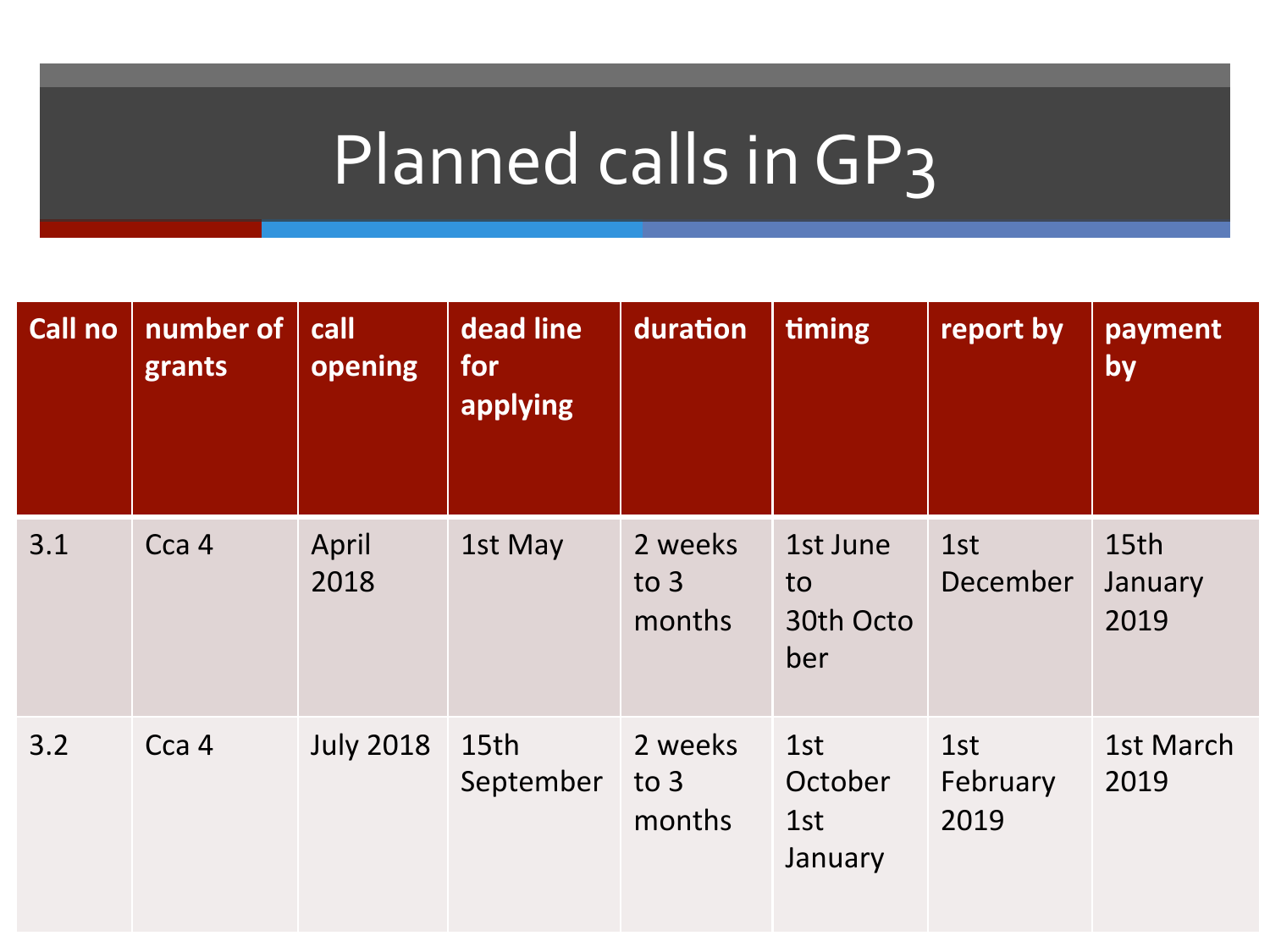### Realised calls, GP3

#### ì **3\_1 call: 5 STSMs published, 5 accepted**

| <b>Grantee</b>            | <b>Topic and WG</b>                                                                            | <b>Host</b>                                                     |  |
|---------------------------|------------------------------------------------------------------------------------------------|-----------------------------------------------------------------|--|
| Karolina Lendák-<br>Kabók | Topic 1.1: Research on evaluation and career<br>of SSH researchers (WG1                        | Michael Ochsner, FORS,<br>Géopolis, Lausanne                    |  |
|                           | 1.2: Peer Review as an Evaluation Process in<br>the Social Sciences and Humanities (WG1        |                                                                 |  |
| Marta<br>Wroblewska       | Topic 2: Delineating the field of SSH impact:<br>lessons from an expert survey (WG2)           | Paul Benneworth, CHEPS,<br><b>University of Twente</b>          |  |
| Dragan Ivanović           | Topic 3.1 Metadata standards in the frame of<br>the ENRESSH-VIRTA information service<br>(WG3) | Hanna-Mari Puuska, CSC -<br>IT Center for Science Ltd,<br>Espoo |  |
| <b>Michal Petr</b>        | Topic 3.2: Coverage of SSH publications in<br>major international indexes (WG3)                | Raf Guns, University of<br>Antwerp                              |  |
| Ondřej Daniel             |                                                                                                |                                                                 |  |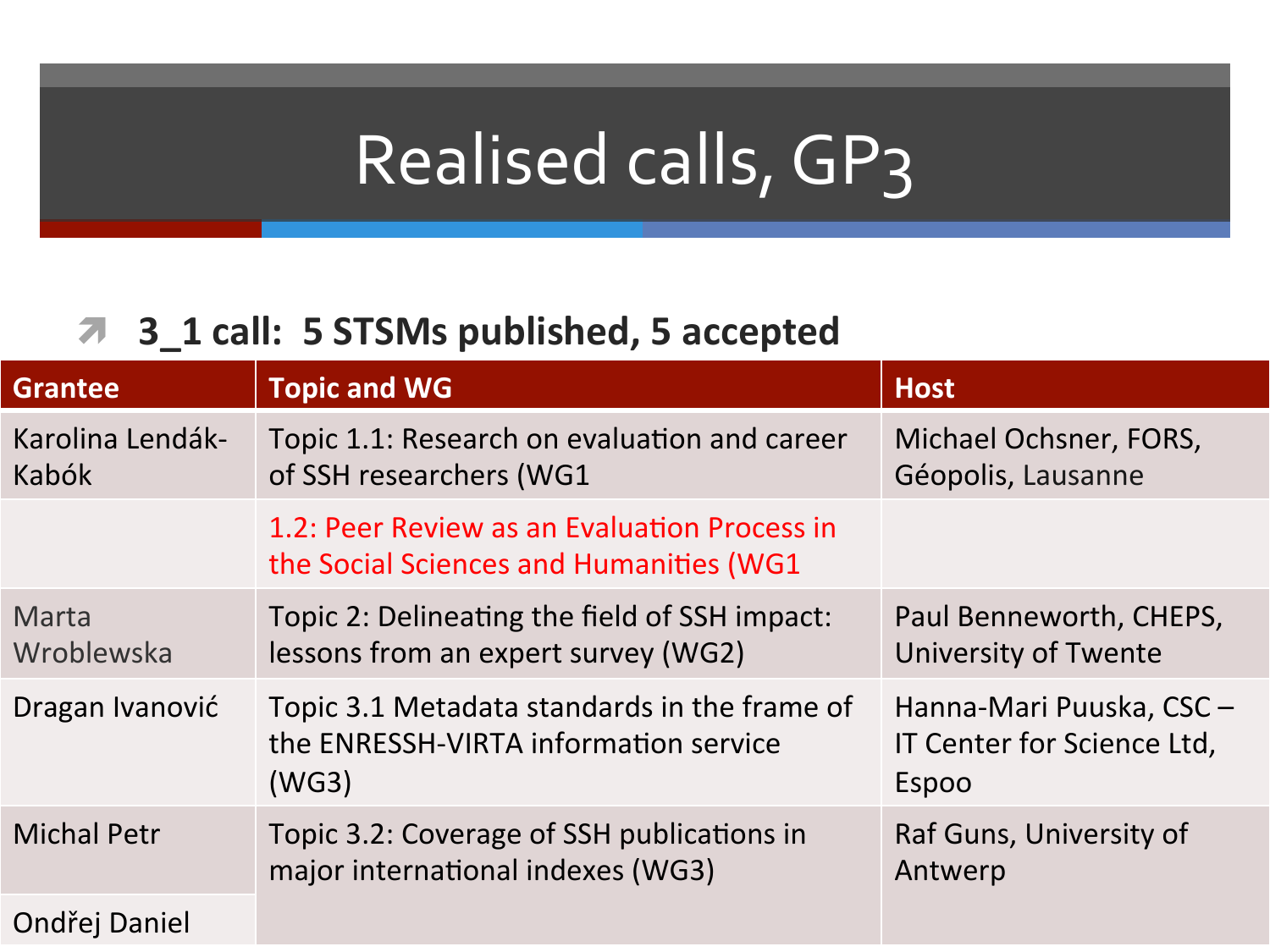#### New participants

- Natasa Jermen
- Ondrej Daniel
- Bradley Good
- Filippo Nereo
- Tony Ross-Hellauer
- Gemma Derrick
- + Miomir Maros